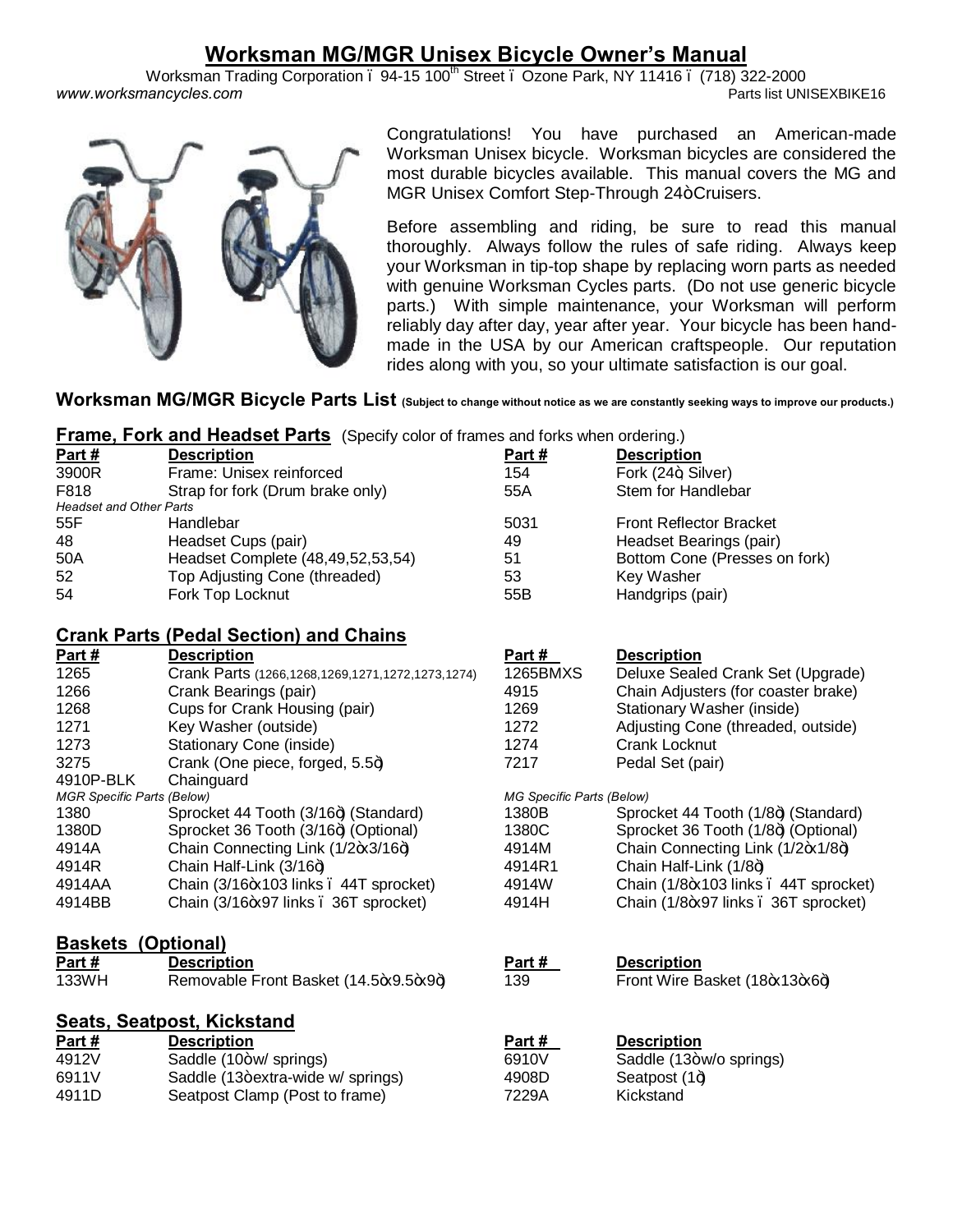## **Wheels, Tires, and Tubes**

|                                       | <u>WILCELS, TILES, AILLE LUDES</u>                                                   |                 |                                           |  |  |
|---------------------------------------|--------------------------------------------------------------------------------------|-----------------|-------------------------------------------|--|--|
| Part#                                 | <b>Description</b>                                                                   | Part #          | <b>Description</b>                        |  |  |
|                                       | MGR (24" x 2.125") Wheels and Parts<br>(Below)                                       |                 | MG (24" x 1.75") Wheels and Parts (Below) |  |  |
| 4135QA                                | 24+Front Wheel w/o Tire (No drum brake)                                              | M24F            | 24+x 1.75+Front Wheel w/o Tire            |  |  |
| 7724A                                 | 24+Front Drum Brake Wheel w/o Tire                                                   | 466A            | 24+x 1.75+Front Drum Brake Wheel          |  |  |
| 4135A                                 | 24+x 2.125+Rear Wheel w/o Tire                                                       | M24CB           | 24+x 1.75+Rear Wheel w/o Tire             |  |  |
| SMX243CB                              | 24+x 2.125+Rear 3 SPEED Wheel w/o Tire                                               | M243CB          | 24+x 1.75+Rear 3 SPEED Wheel              |  |  |
| 4922E                                 | 24+x 2.125+Blackwall Tire                                                            | 6032            | 24+x 1.75+Blackwall Tire                  |  |  |
| 4922EKV                               | 24+x 2.125+Kevlar Blackwall Tire                                                     | 6032W           | 24+x 1.75+Whitewall Tire                  |  |  |
| 4922EWSW                              | 24+x 2.125+Whitewall Tire                                                            | 6032A           | 24+x 1.75+Tube (Standard)                 |  |  |
| 4923E                                 | 24+x 2.125+Tube (Standard)                                                           | 1014K           | Spokes & Nipples (.080+) for 24+Wheels    |  |  |
| 6023B                                 | 24+x 2.125+Tube (Puncture Resistant)                                                 |                 |                                           |  |  |
| 1014C                                 | Spokes & Nipples (.120+) for 24+Wheels                                               |                 |                                           |  |  |
| 1017B                                 | 24+Rimstrip (1.75+OR 2.125+)                                                         | 1018            | Valve Cap (Any tube)                      |  |  |
|                                       | Fenders and Parts (MG Only) (Fenders are not available for Heavy-Duty MGR bicycles.) |                 |                                           |  |  |
| FSB <sub>24</sub>                     | Complete Fender Set (Front & Rear)                                                   | 95              | Fender L-Bracket                          |  |  |
| 4803                                  | <b>Front Fender</b>                                                                  | 4804            | <b>Rear Fender</b>                        |  |  |
| 4803K                                 | Front Fender Parts Kit (All hardware)                                                | 4805            | <b>Front or Rear Fender Brace</b>         |  |  |
| <b>Safety and Comfort Accessories</b> |                                                                                      |                 |                                           |  |  |
| <u>Part #</u>                         | <b>Description</b>                                                                   | <u>Part #</u>   | <b>Description</b>                        |  |  |
| 3979                                  | Ding Dong Chime Bell                                                                 | 303             | Squeeze Bulb Horn                         |  |  |
| 3973                                  | Mega-Horn (battery operated)                                                         | 201             | Cable and Lock set                        |  |  |
| 4963                                  | <b>Rear View Mirror</b>                                                              | 5032            | Reflector Kit (Does not include 5031)     |  |  |
| 3978                                  | Safety Flag on Pole                                                                  | P <sub>19</sub> | <b>Bicycle Helmet</b>                     |  |  |
| 101710                                | Flashing Strobe Light (clear lens)                                                   | 101714          | Flashing Strobe Light (red lens)          |  |  |
| 7217-41197                            | Pedals with Velcro Foot Straps (pair)                                                | 3975            | Generator Light Set                       |  |  |
| 1006                                  | Air Foot Pump                                                                        | 1000            | Spoke Wrench                              |  |  |
| 2000                                  | Chain Rivet Remover Tool                                                             | 1265TW          | Crank Cone Wrench                         |  |  |

6001A Patch Kit (50) 3976 Battery Operated Headlight 7217GS12 % % Blowspeck+ Flashing Pedals . Flash without batteries!

## **ASSEMBLY INSTRUCTIONS**

1001 Pedal Wrench

*Please read this manual carefully prior to performing the simple finishing assembly and prior to riding. We recommend that a qualified bicycle mechanic assemble any cycle. Carefully remove the bicycle from the carton. You will notice the bicycle is mostly pre-assembled at the factory.*

## **TO ATTACH FRONT FORK/WHEEL ASSEMBLY TO THE FRAME:**

## *Headset Assembly:*

1) Grease headset cups (48) with Rustolene 200 (light grease) or equal. Bearings (49) are pre-greased at the factory, but it is wise to add lubrication before assembly.

2) Place one headset bearing (49) onto fork steerer tube with balls facing up. Slide steerer tube into frame.

3) Place the other bearing on top of fork tube with balls facing down towards the cup (#48), which is already pressed onto the frame.

4) Install top-adjusting cone (52) onto treaded fork steering tube. Hand-tighten, making sure bearings do not bind. Turn back ¼ turn.

5) Install fork key washer (53) and reflector bracket on top of the adjusting cone with tip of washer in slot on steering tube.

6) Install head lock nut (54) and securely tighten. Make sure that the fork rotates freely without being loose. Excess play or resistance must be adjusted. Failure to adjust properly can lead to improper steering response.

7) Install handlebar stem (55A) into the fork steering tube with the handlebar clamp facing forward. The stem must be inserted far enough to reach the minimum insertion line. Tighten the stem bolt slightly at this point. Loosen the handlebar clamp nut and slide the handlebar through the clamp, centering the knurled center section of the handlebar into the clamp. 8) Position the handlebar to the desired angle and tighten clamp securely. Recommended torque is 300 IN. LBS. Adjust the handlebar rotation so that it is straight with the front wheel. Tighten stem bolt securely. Recommended torque 240 IN. LBS. Be sure not to over tighten, as damage to the parts may occur causing steering failure.

9) If a drum brake was ordered, attach brake lever to handlebar Make sure brake cable is not tangled in any way.